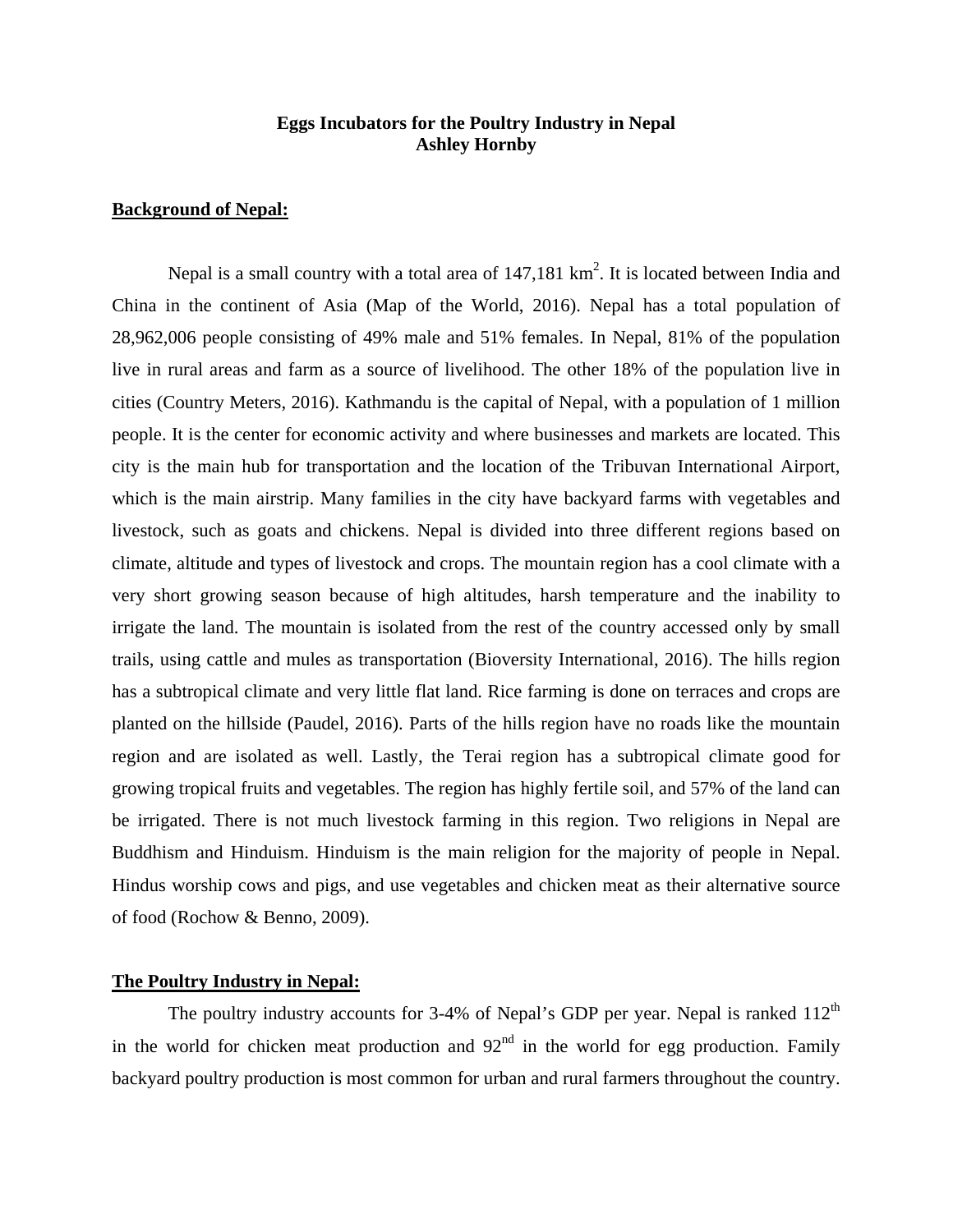Over the past few years the corporate poultry sector has expanded rapidly. Corporate poultry farms employ around 70,000 people and produce 150,000 kg of chicken meat per day (Shrestha, 2014). Between 2002 to 2012, the number of birds in the poultry industry increased from 21.37 million to 45.17 million birds (Shrestha, 2014). With the growth in the poultry industry in Nepal, there is now a total of 98 different hatcheries. Annapurna Hatchery and Hatchery Nepal are examples of two major hatcheries in Nepal (Directory of Nepal, 2016).

### **Product Description:**

The main purpose of an egg incubator is to hatch eggs when there is no hen present or when there is not a safe area for the chicken to nest, such as in an industrial farm with battery cages (Adid, 2008). An egg incubator is a plastic dome or rectangular box used to hatch chicks from eggs. The incubator has clear plastic viewing window to observe the eggs in order to remove them from the incubator once they have hatched. A heating light is attached to the top of the incubator to provide warmth to the developing eggs for an average of 21 days at a constant temperature of 37 degrees Celsius. (Upson, 2016).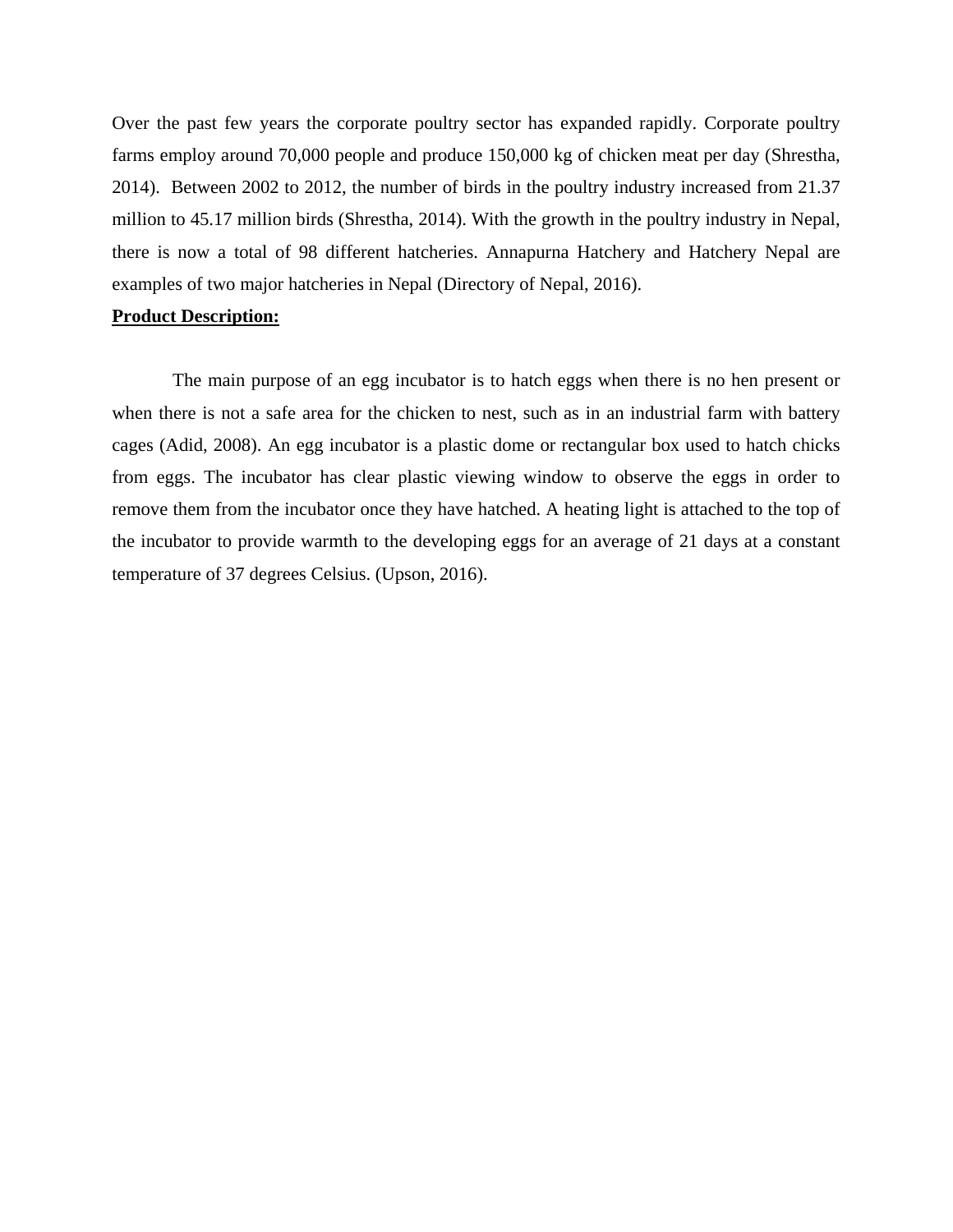

Source: http://www.epress.com/w3jbio/vol3/boatright/fig1.gif

The common structure of an industrial egg incubator is shown in (fig 1). The incubator has a built-in fan to circulate the heat, and a temperature gage to either raise or lower the temperature based on the external temperature surrounding the incubator. Egg incubators range in size. Small incubators can hold up to seven eggs at a time and are used for single backyard farms. Mediumsized incubators can hold around 48 eggs and are used for larger poultry farms in rural areas. Lastly, large incubators can hold hundreds of eggs at a time and are used for corporate poultry farming (Chicken Eggs DIY, 2016). Incubators come as manual or automatic. The automatic incubators are preferable since a computer turns the eggs at a specific time twice a day rather than the farmer turning each egg by hand (Chicken Eggs DIY, 2016). Incubators have shelves in order to maximize the space and fit more eggs at one time. Shelving also gives the chicks room to move around once they have hatched. Attached to the shelves are plastic carton-like holders to hold the egg in place so the egg can develop properly and the embryo is not harmed. (Upson, 2016)

#### **Manufacturing of Egg Incubators**:

Egg incubators are primarily manufactured by Deelat Industrial, which is a company that focuses on industrial equipment and farming equipment. The company's main market is the United States and Canada. Deelat Industrial is an American company based in Miami Beach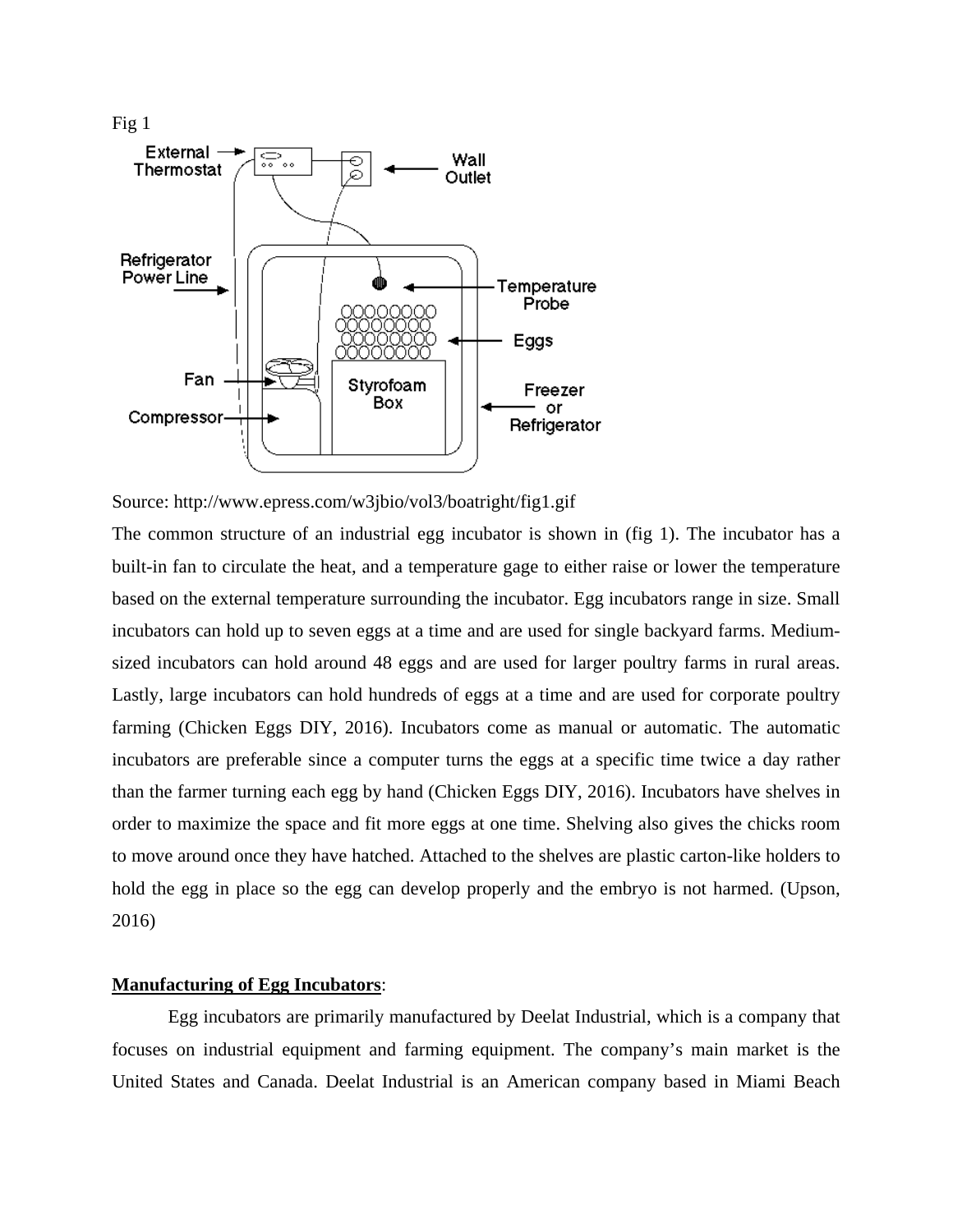Florida, with an office branch in Calgary, Alberta. The Canadian office branch employed 20 people as of 2012 with an expected increase in the amount of new employees hired. The Canadian office branch makes around \$5 to \$10 million in revenue per year (Canadian Business 2015). Warehouses in Canada store products imported from the United Sates before being shipped to market. They also store specialty equipment such as lamp parts for projectors, egg incubators and other industrial equipment (Better Business Bureau, 2016). The materials used in manufacturing an incubator are plastic, stainless steel metal sheets, screws, insulation, a motor, a fan, and an electronic package with a microprocessor to control temperature (Sokolo, 2016). The incubators are manufactured on an assembly in a factory. One section of the assembly line focuses on bending the metal, painting and adding insulation, while another section works on the control panel and electrical devices. Once manufactured, the incubators are cleaned, tested, and released to market (Sokolo, 2016).

#### **Cost and Inputs Required:**

A Nepalese Rupee is \$81.18 per \$1 Canadian (Exchange Rates 2016). The price of an egg incubator depends on the size. Small household incubators that can hold 7 eggs costs around \$50 or 4055.62 Nepalese Rupees. Medium sized egg incubator that can hold 48 eggs cost \$191.40 Canadian or 15,542.93 Nepalese Rupees. A large incubator that can hold 112 eggs costs \$244.20 Canadian or 20,000 Nepalese Rupees (Deelat industrial, 2016). The larger egg incubators have a primary market of the corporate hatcheries in Nepal since the heating lamps require constant electricity in order to operate properly. Since there are many blackouts in Nepal, only corporations could afford a backup generator that could provide enough power to keep the heat lamp running. If the heat lamp were to shut down, the developing eggs would die. There is minimal intense labour associated with manufacturing an egg incubator. The farmer has to gather the eggs, place them in the holders on the shelves, and monitor the temperature. Instructions on how to operate a temperature can be provided to farmers and workers through a picture manual.

## **Market for Egg Incubators:**

The small egg incubators would be cheap enough for a group of families in Kathmandu to purchase. In the city, people have access to electricity more so than the people living in the rural parts of the country. People would need access to electricity or giant batteries in order to have enough energy to constantly keep the heat lamp on while the chick is developing. Mediumsized eggs incubators could be purchased by a community and rented amongst farmers. Once the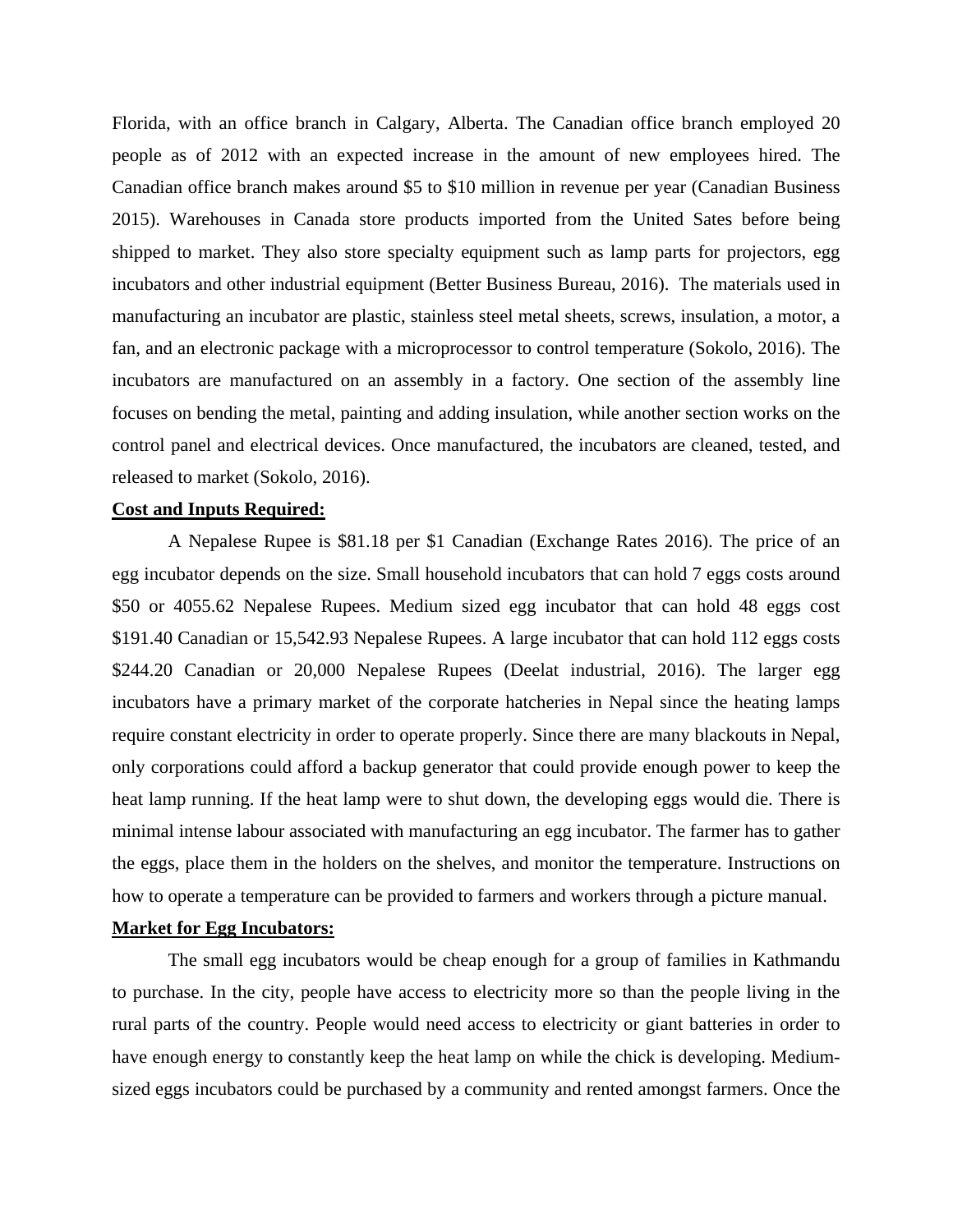eggs have hatched the incubator can be cleaned and sent to the next farm. The farmers would have to have electricity in order to have the incubator. The large industrial incubators have a market for corporate hatcheries in the Nepal poultry industry. Corporations such as Annapurna Hatchery and Hatchery Nepal would be one of the few that would be able to afford a large incubator. Industrial incubators rely solely on electricity and could not be substituted with battery power. During a blackout, the corporations must utilize a backup generator which is very expensive for an average farmer to purchase.

#### **Benefits to Canada:**

Canada would benefit from shipping egg incubators to Nepal because it would increase the profit of the export market and boost the Canadian economy. If Deelat industrial have an increase in sales and manufacturing, then the company will be able to expand and add more office branches and storage warehouses in Canada. There would be an opportunity to create more jobs for Canadians within the company who are unemployed. Manufacturing the incubators would also have a domino effect on the employment of the Canadian based shipping company air logistics partnered with Nepal shipping. More employees will be hired in the shipping company in order to bring the incubators overseas to Nepal. Lastly, Deelat Industrial has guaranteed that they will partner with existing smaller manufacturing companies that specialize in industrial and farming equipment (Deelat Industrial, 2016) If the partnership successfully occurs then a Canadian company could be in charge of processing egg incubators on behalf of Deelat industrial. This would not only expand the smaller Canadian manufacturing companies, but also other Canadian companies that supply the raw materials for the incubators such as metal, light fixtures and the electrical components.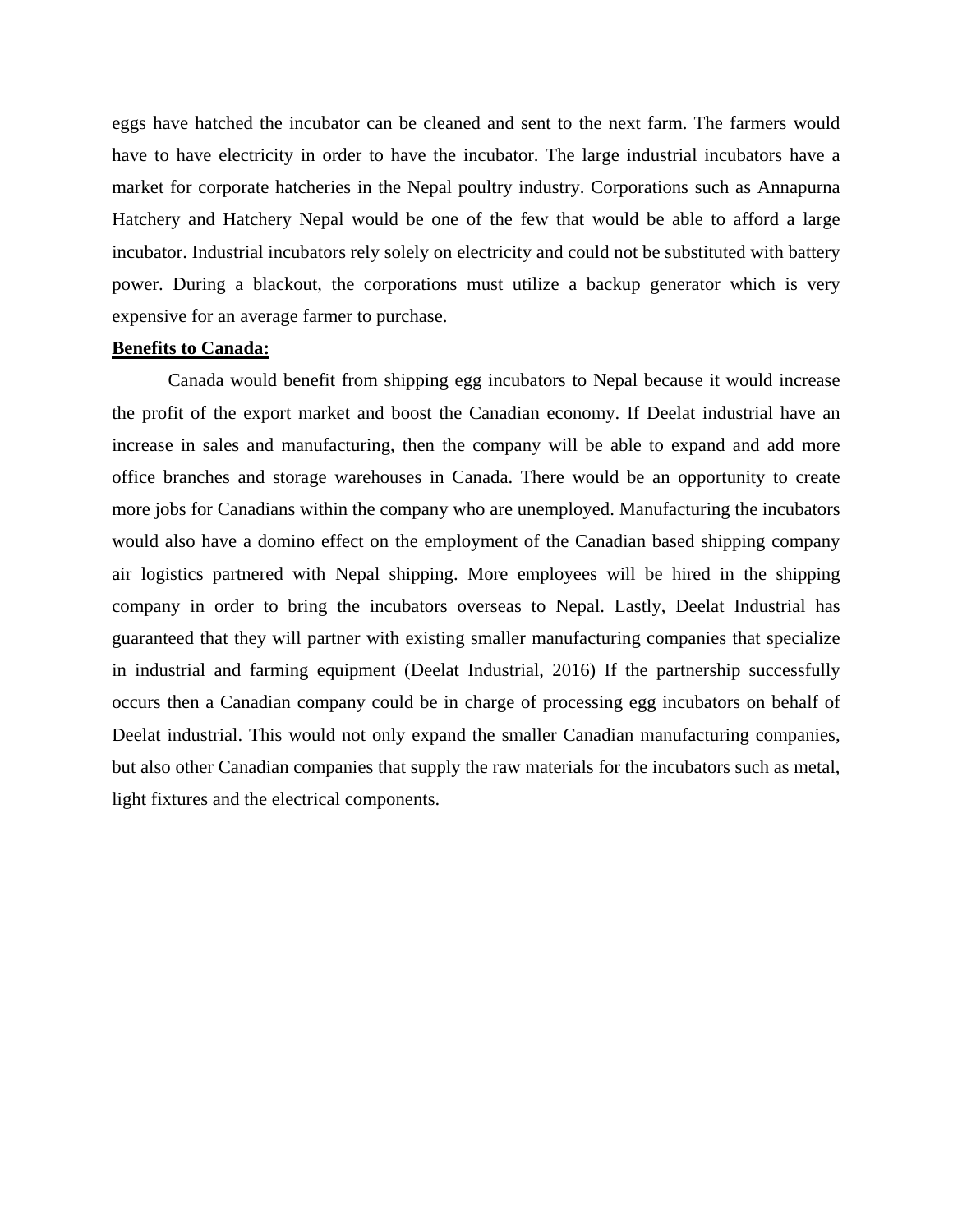## **References Part 1:**

- Adid, Abu 2008. Development of a Smart Egg Incubator System for Various Types of Eggs. Universiti of Malaysia Pahang [online] Available from <https://core.ac.uk/download/pdf/35360133.pdf> (accessed 20 November 2016)
- Bioversity International, 2016. *Himalayan foods: healthy and nutritious crop varieties*. CGIAR Research Center [online] Available from [http://www.bioversityinternational.org/e](http://www.bioversityinternational.org/e-library/publications/detail/himalayan-foods-healthy-and-nutritious-crop-varieties/)[library/publications/detail/himalayan-foods-healthy-and-nutritious-crop-varieties/](http://www.bioversityinternational.org/e-library/publications/detail/himalayan-foods-healthy-and-nutritious-crop-varieties/) (accessed 25 November 2016)
- Chicken Eggs DIY, 2016. *How to choose the right Incubator and eggs for hatching*. [online] Available from **<http://chickeneggsdiy.com/buyers-guide/>** (accessed 20 November 2016)
- Country Meters, 2016. *Nepal Population*. [online] Available from <http://countrymeters.info/en/Nepal> (accessed 24 November 2016)
- Deelat Industrial 2016, *About Deelat Industrial USA*. Boon Trading Canada [online] Available from<http://www.deelat.ca/aboutus.html> (accessed 27 November 2016)
- Deelat Industrial Catalogue 2016, *Egg Incubators*. Boon Trading Canada [online] Available fro[mhttp://www.deelat.ca/module/elasticsearch/elasticsearch?id\\_elasticsearch=1&search](http://www.deelat.ca/module/elasticsearch/elasticsearch?id_elasticsearch=1&search=egg+incubators) [=egg+incubators](http://www.deelat.ca/module/elasticsearch/elasticsearch?id_elasticsearch=1&search=egg+incubators) (accessed 26 November 2016)

Directory of Nepal 2016. *List of Poultry Farms in Katmandu*. Directory of Nepal [Online] Available from the state of  $\mathbb{R}^n$  and  $\mathbb{R}^n$  from the state of  $\mathbb{R}^n$  from the state of  $\mathbb{R}^n$  from the state of  $\mathbb{R}^n$  from the state of  $\mathbb{R}^n$  from the state of  $\mathbb{R}^n$  from the state of  $\mathbb{$ [http://www.directoryofnepal.com/category.php?submajorid=193&submajorname=Agricu](http://www.directoryofnepal.com/category.php?submajorid=193&submajorname=Agriculture&minorid=558&minorname=Poultry+Farm&district=Kathmandu)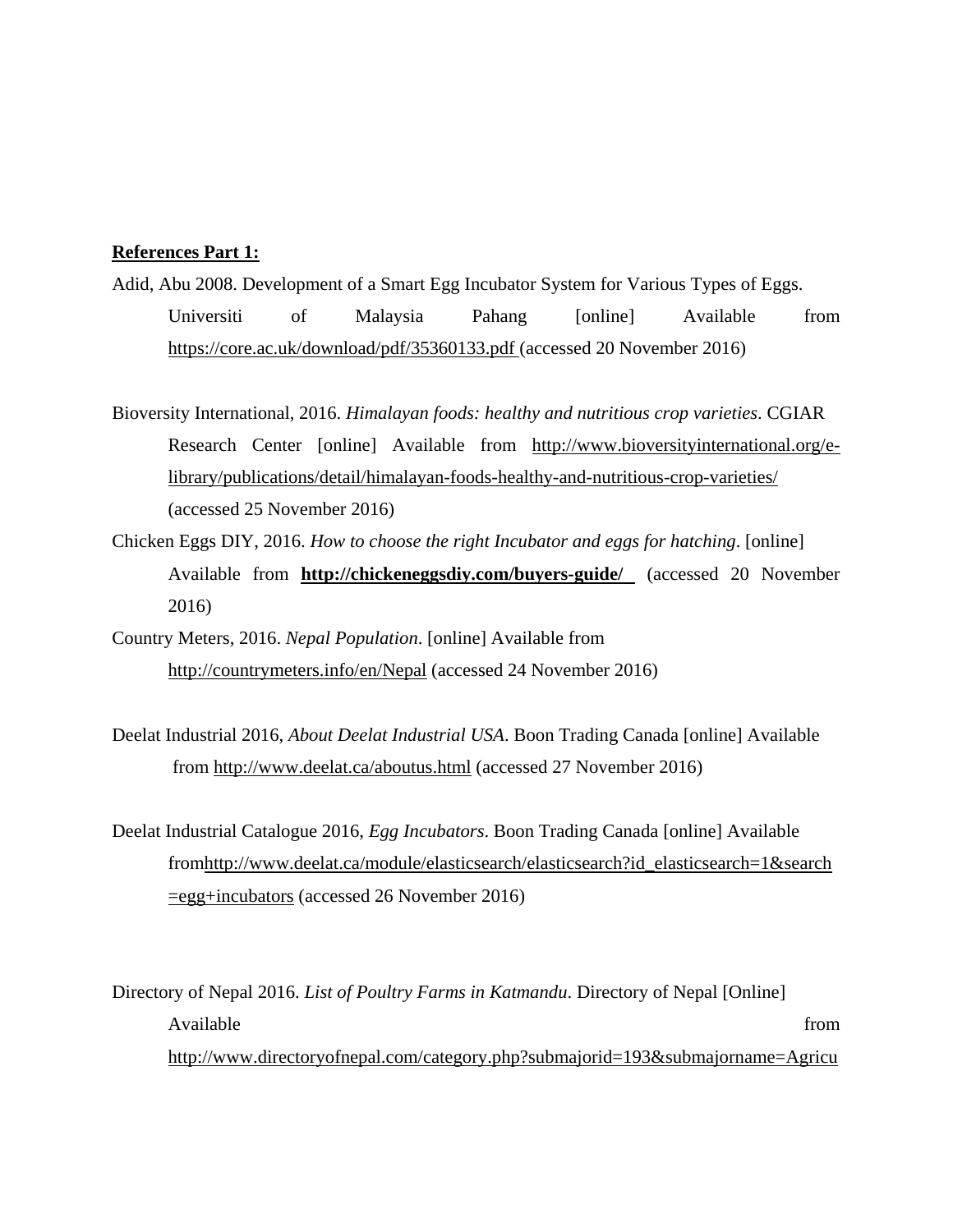[lture&minorid=558&minorname=Poultry+Farm&district=Kathmandu#show](http://www.directoryofnepal.com/category.php?submajorid=193&submajorname=Agriculture&minorid=558&minorname=Poultry+Farm&district=Kathmandu) (accessed 21 November 2016)

- Meyer-Rochow, Victor Benno 2009. *Food Taboos: their origins and purposes*. U.S National Library of Medicine [online] Available from <https://www.ncbi.nlm.nih.gov/pmc/articles/PMC2711054/> (accessed 23 November 2016)
- Paudel, K.C, 2016. *Implication of Forage and Livestock Production on Soil Fertility*. Food and Agriculture Organization of the United Nations [online] Available from <http://www.fao.org/docrep/004/T0706E/T0706E08.htm> (accessed 23 November 2016)
- Sokolo, Frank, 2016. *Laboratory Incubator*. Made How [online] Available from <http://www.madehow.com/Volume-1/Laboratory-Incubator.html> (accessed 23 November 2016)
- Shrestha, Krishna Bahadur 2014, *Poultry Sector Nepal*. Food and Agriculture Organization of the United Nations [online] Available from<http://www.fao.org/3/a-i3964e.pdf> (accessed 22 November 2016)
- Upson, Margo 2016. *What is an Egg Incubator?* Conjecture Corporation [online] Available from <http://www.wisegeek.com/what-is-an-egg-incubator.htm> (accessed 26 November 2016)

## Part 2

# **Transportation Logistics:**

Nepal is a landlocked country in the middle of India and China. However, the best way to ship the egg incubators is by sea using the company's Air Logistics and Nepal Shipping. A ship can hold larger, heavier crates beneficial to transport medium-sized and large incubators for corporate poultry farming. A plane is better for transporting smaller urgent products. Nepal Shipping is a company based out of South Asia and covers shipping to countries in surrounding areas, partnering with Air Logistics in Toronto (Nepal Shipping, 2016). The companies have their own warehouses situated in Katmandu to store the items before they are delivered using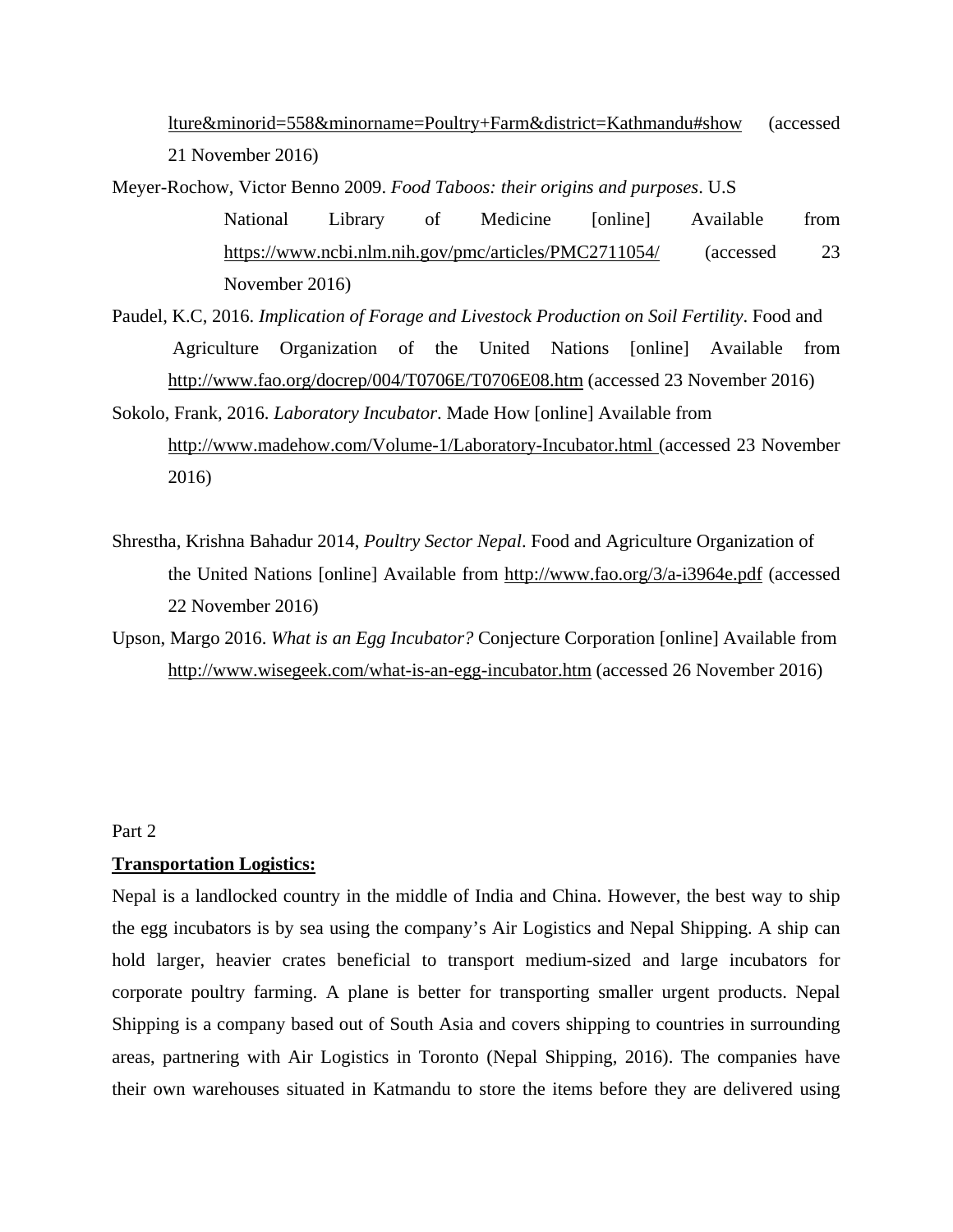Nepal Shipping's door to door delivery services. From Katmandu, the products can be delivered to urban and rural poultry productions (Nepal Shipping, 2016). The cost to ship a 40ft crate to Nepal is approximately \$3,010 from Canada to a port in Mumbai, India taking around 13-20 days to be delivered (MoverDB, 2016).

#### **Boarder/Customs Restrictions:**

Nepal has not banned the importing egg incubators over the border into the country and it does not require a special license or permit (Department of Customs Nepal, 2016). Nepal Shipping handles all of the customs from India to Nepal and usually takes 1 day for a delivery create to make it through the border. The company also handles port clearances as soon as the ship arrives in India (Nepal Shipping, 2016).

## **Cost Analysis:**

The cost of living in Nepal is 100 Nepalese rupees or \$1.15 per day which is very low. There are different class of income earnings in Nepal. A low income earning is around 100-500 rupees per day or \$1.24-\$6.18 Canadian dollars. These jobs are housekeeping and manual construction. Middle income jobs are waiters, taxi drivers, teachers and government workers. Their income ranges from 100 rupees a day to 20,000 rupees per month or \$1.24- 247.03 in Canadian dollars. Lastly, examples of upper income job are government jobs, bank manager and engineers making 45000-100000+ rupees per month or 555-1235 per month (Dave, 2013). Some farmers in the rural sections of Nepal have no money or income and live solely off the land for food, clothing and shelter. All in all, Nepal is a very poor country and there is not much potential for incubators as they are expensive and few families and corporations will be able to afford the product. Using a medium-sized egg incubator that can hold 48 eggs costs \$191.40 Canadian dollars or 15,542.93 Nepalese rupees along with the shipping costs for Canada to Nepal which averages \$3,010 Canadian dollars or 234,691 Nepalese rupees. A shipping container can hold approximately 12 egg incubators at a time and 3 crates would be shipped which would bring the total shipping cost up to \$9030. In order for an average family to buy this product, the cost of shipping must be lowered.

### **Benefits to Nepal:**

Shipping egg incubators to Nepal would increase the production of industrial poultry farms along with the large scale hatcheries. The country would see an increasing trend in the amount of birds in their production system. Nepal would be able to export more chicken meat to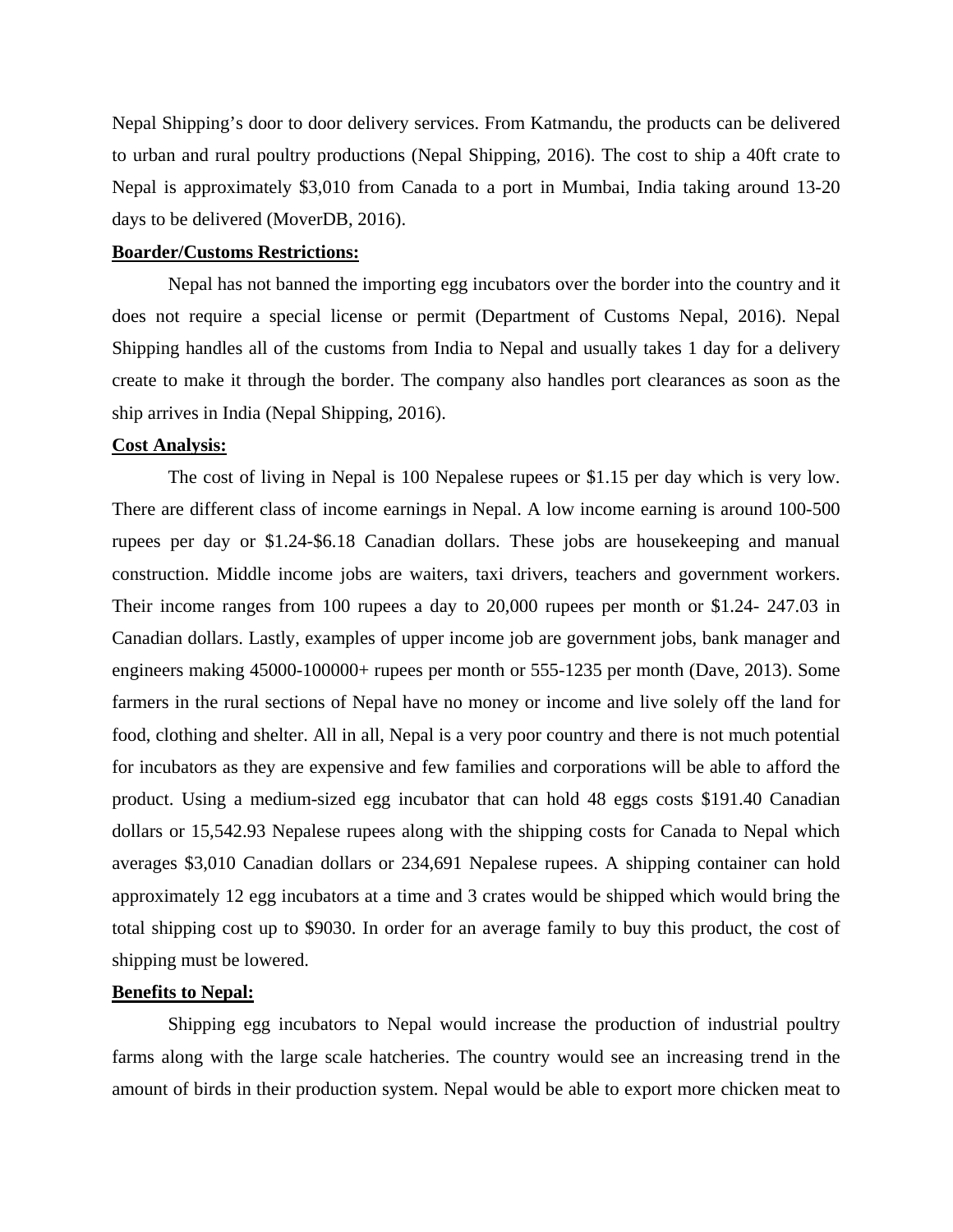surrounding countries as well as a greater number of eggs from more hens. The poultry industry in Nepal will bring some wealth to the country. The poultry industry could account for 5-8% of the country's GDP instead of the current rate of 3-4% (Shrestha, 2014). With an increase in industrial production, the hatcheries could employ more than the current 70,000 Nepalese people and rural farmers could begin to have a steady income to provide for their families (Shrestha, 2014). Furthermore, the money from the exports of chicken meat can be used to build infrastructure and better roads so rural poultry farmers have access to city markets. The country could implement social programs and build a better school system for proper education. Lastly, families with backyard chicken farms can sell excess chicken meat at the market to buy the family vegetables and improve their housing or send their children to school.

## **Regional Competition:**

China and India are the main countries bordering Nepal with large poultry industries. India has a rapidly growing poultry industry expanding by 8-10% per year. India is  $5<sup>th</sup>$  in the world for eggs with 133 million laying hens and  $18<sup>th</sup>$  in the world for chicken meat. With a billion people the market for chicken is huge, driving the price for chicken down to match the price of chicken meat with the rest of the world. India's main exports concerning poultry are eggs, meat and live birds. The Indian poultry sector employs around 1.6 million people and is still increasing (Metha & Nambiar, 2002). China has a rapidly increasing poultry sector as well. China has around 50 million birds in the meat sector along with 4000 employees (Bingsheng  $\&$ Yijun, 2016). As of 2010, the annual revenue from broiler meat in China was around 3.84 billion dollars. China is ranked  $1<sup>st</sup>$  in the world for largest chicken producers (World Knowing 2016). Nepal is very far behind India and China in terms of poultry production since Nepal is ranked 192 in the world. India and China have a large market and their giant poultry industries can sustain the country. Nepal is not large enough to compete in the regional market and would need to find a different country with a smaller poultry industry to export chicken meat.

## **Summary and Product Criticism:**

Egg incubators are not a cheap product to sell for use by an average family in a developing country like Nepal. Small egg incubators would help backyard family farmers but there would not be an abundance of meat to sell at the market. Since there is a 21-day hatching period and the incubators can only hold seven eggs at a time, the meat will most likely be beneficial to feed the family for the month. It is very unlikely that an average family will be able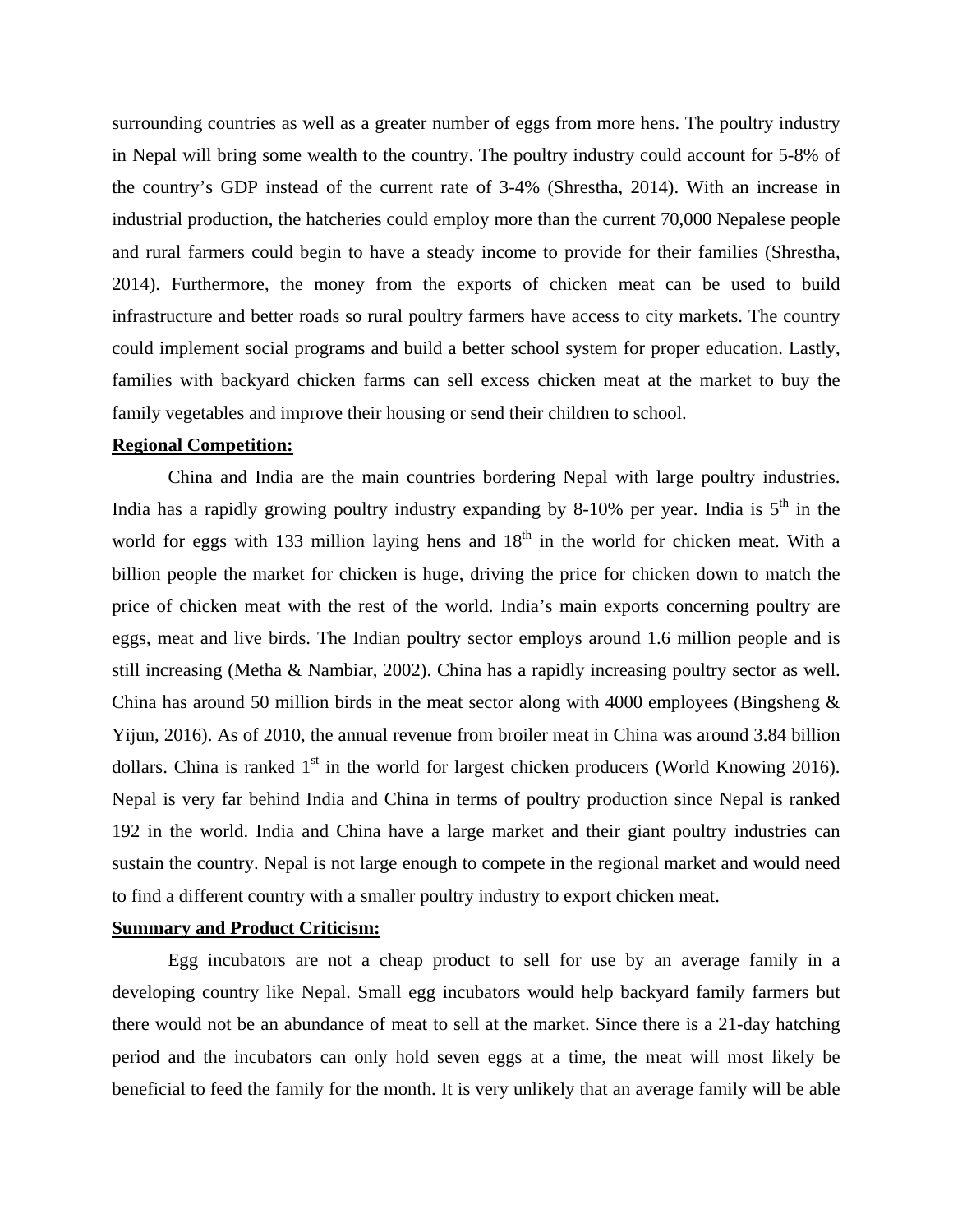to afford a medium or large incubator for backyard or rural farms higher in the mountains. Incubators need constant electricity in order to work, not possible in most parts of Nepal since there is no electricity. Cities like Kathmandu have electricity but continuously suffer from constant blackouts. The egg incubator would be an excellent purchase for Nepalese hatcheries since they have hundreds of eggs and a market to sell their product. Since they are industrial hatcheries they can afford to buy generators so blackouts are not a problem. Also heating light bulbs on the incubators need to be changed when they burn out along with other electrical parts. Industrial poultry farms can afford the extra cost in parts and potentially pay someone to fix the incubator. There are very little people in Nepal that are capable of fixing electronic machinery and it would be very hard to find spare parts for the incubator unless the farm is close to Kathmandu. Family farms in rural parts of the country will most certainly stay with the traditional way of hatching eggs and not consider purchasing an incubator. With expensive shipping cost and small market, it would not be worthwhile to constantly ship egg incubators to Nepal from Canada. If the industrial hatcheries wanted egg incubators, they could purchase it from a company in China which would cheaper in manufacturing and shipping since China is right above Nepal.

#### **Conclusion:**

In conclusion, egg incubators are beneficial on farms where there is no proper nesting for hens. The main parts of an incubator are a clear plastic window on the top for viewing the eggs, along with a heating lamp, a temperature gauge, a fan and shelves with plastic egg holders. The incubators can be very beneficial to the poultry sector in Nepal. They can increase the amount of chicken meat and egg being produced which will increase exports along with the country's GDP. Unfortunately, incubators are not cheap to purchase or ship and require constant electricity and spare parts. Industrial hatcheries would be the only real market for incubators since the average income is very low. Rural farmers would not be able to afford the incubator on their own and do not have electricity to run the incubator. It would not be beneficial to ship egg incubators from Canada to Nepal. Farmers will continue to hatch eggs with hens and not consider using the incubator.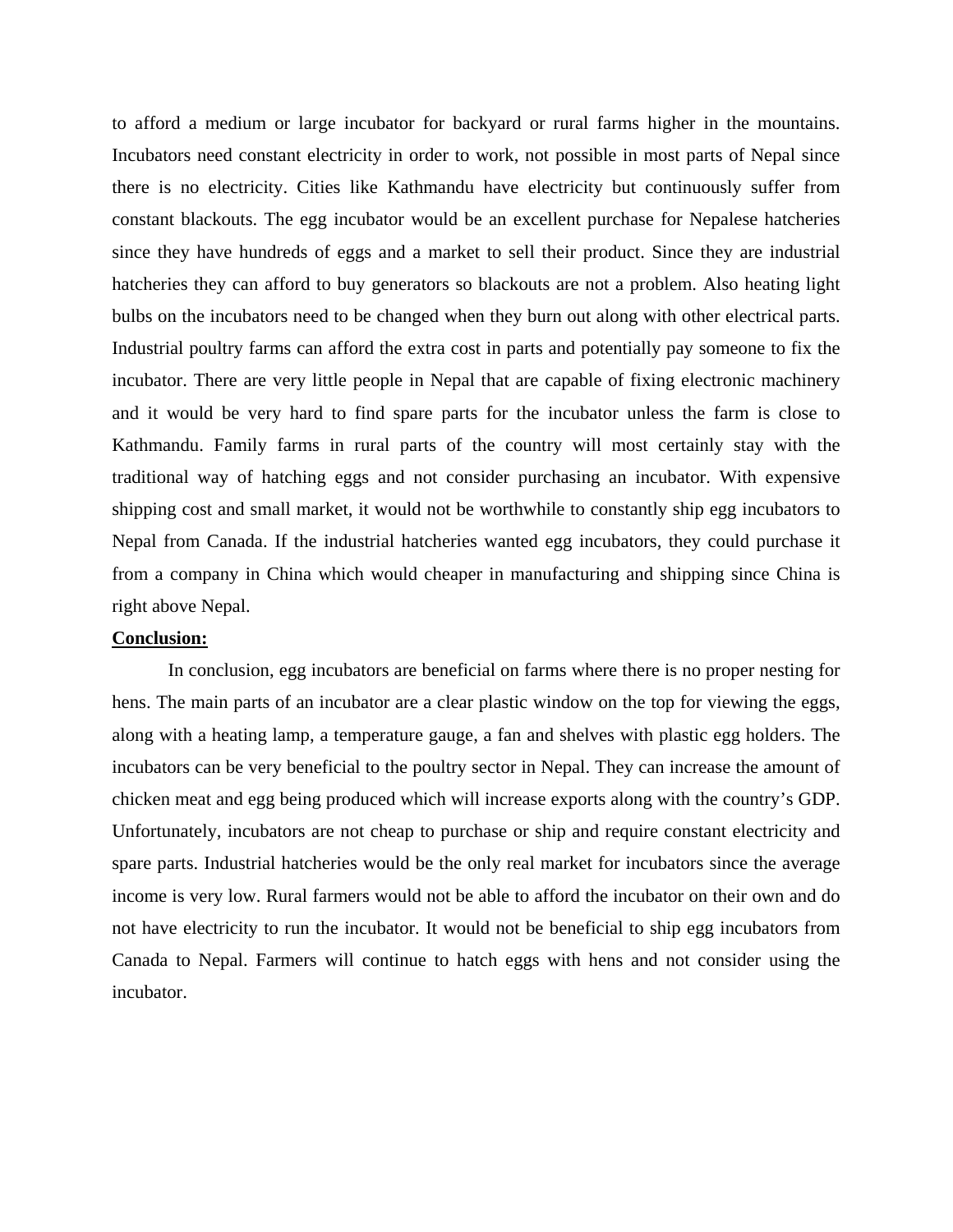#### **References part 2:**

- Bingsheng, Ke & Yijun, Han 2016. *Poultry Sector in China: structural changes during the past decade and future trends*. Ministry of Agriculture China [online] Available from [http://www.fao.org/ag/againfo/home/events/bangkok2007/docs/part1/1\\_3.pdf](http://www.fao.org/ag/againfo/home/events/bangkok2007/docs/part1/1_3.pdf) (accessed 28 November 2016)
- Dave, 2013. *How much money does a person form Nepal earn or make in a day?* The longest way [online] Available from [http://www.thelongestwayhome.com/blog/nepal/how](http://www.thelongestwayhome.com/blog/nepal/how-much-money-does-a-person-from-nepal-earn/)[much-money-does-a-person-from-nepal-earn/\(](http://www.thelongestwayhome.com/blog/nepal/how-much-money-does-a-person-from-nepal-earn/)accessed 21 November 2016)
- Department of Customs Nepal 2016. *Banned, Quantitative Restriction and Permission on Imports*. Government of Nepal [online] Available from [http://www.customs.gov.np/en/faq.html\(](http://www.customs.gov.np/en/faq.html)accessed 23 November 2016)
- Metha, R & Nambiar, R.G., 2002. *Livestock Industrialization, Trade and Social - Health Environment Impact in Developing Countries: A Case Study of Indian Poultry Sectorle*. IFPRI, Print.